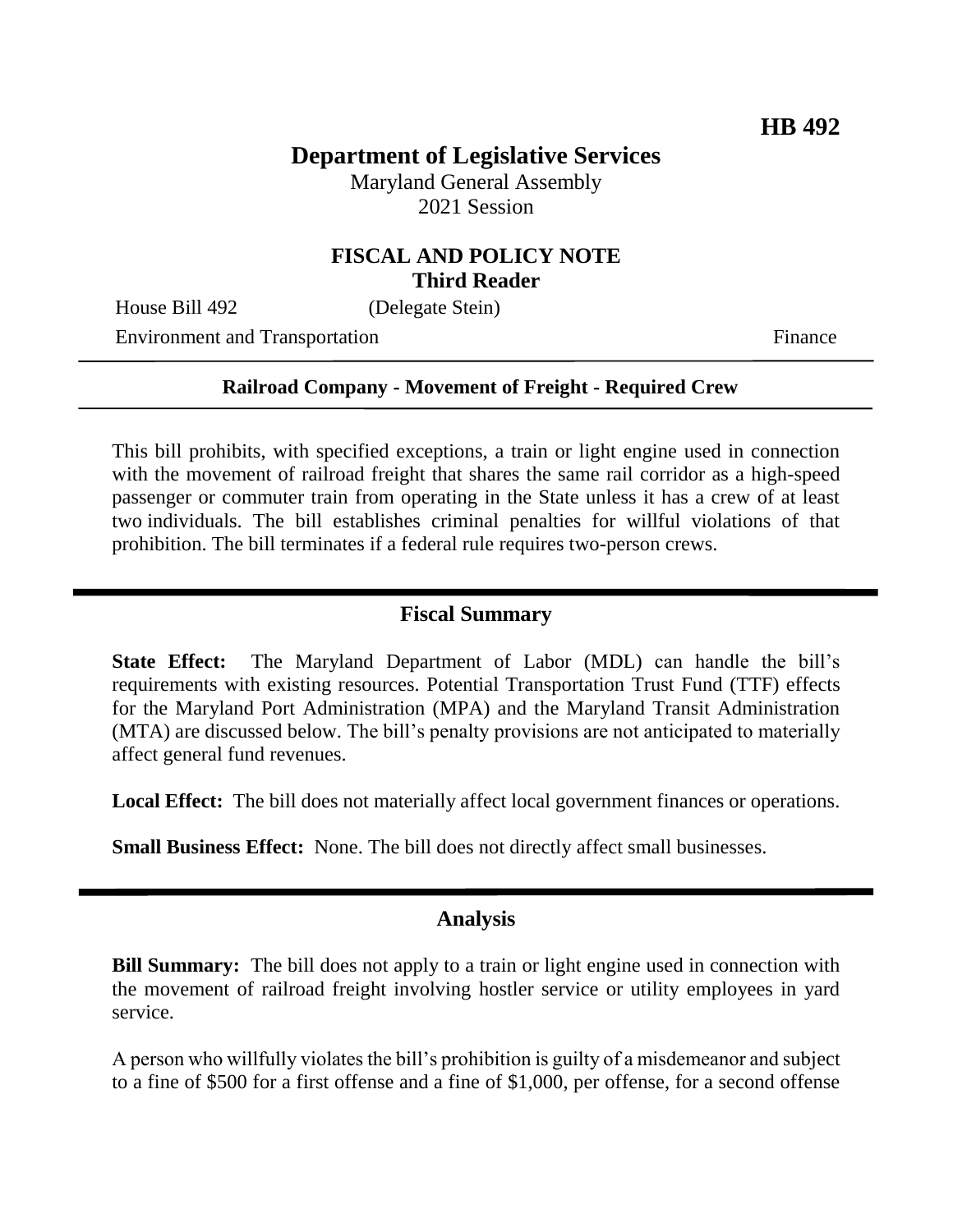or a subsequent offense committed within three years of the second offense. A railroad company is solely responsible for the actions of its agents or employees in violation of the bill.

A county or municipality may not enact and enforce more stringent measures regarding crew requirements than those in the bill.

If the Federal Railroad Administration (FRA) issues a rule requiring two-person train crews on crude oil trains and establishing minimum crew size standards for most main line freight and passenger rail operations, within five days after the issuance of the rule, the Commissioner of Labor and Industry within MDL must notify the Department of Legislative Services (DLS). On the date DLS receives the notification, the bill terminates.

## **Current Law:**

### *Federal and State Regulation of Railroad Laws*

In general, state regulatory authority over railroads is preempted by federal regulatory authority, because most remaining railroads in the United States are inherently a form of interstate transportation. Federal law requires that laws, regulations, and orders related to railroad safety or security be nationally uniform to the extent practicable. However, a state may adopt or continue in force a law, regulation, or order related to railroad safety or security until the U.S. Secretary of Transportation (with respect to railroad safety matters), or the U.S. Secretary of Homeland Security (with respect to railroad security matters), prescribes a regulation or issues an order covering the subject matter of the state requirement.

A state may adopt or continue in force an additional or more stringent law, regulation, or order related to railroad safety or security when the law, regulation, or order (1) is necessary to eliminate or reduce an essentially local safety or security hazard; (2) is not incompatible with a law, regulation, or order of the federal government; and (3) does not unreasonably burden interstate commerce.

### *Regulations Requiring Two-man Crews Withdrawn*

In March 2016, FRA proposed regulations establishing minimum requirements for the size of train crew staffs, depending on the type of operation. A minimum requirement of two crew members was proposed for all railroad operations, with exceptions for those operations that FRA believed did not pose significant safety risks to railroad employees, the general public, and the environment by using smaller crews than two individuals. However, the regulations were withdrawn.